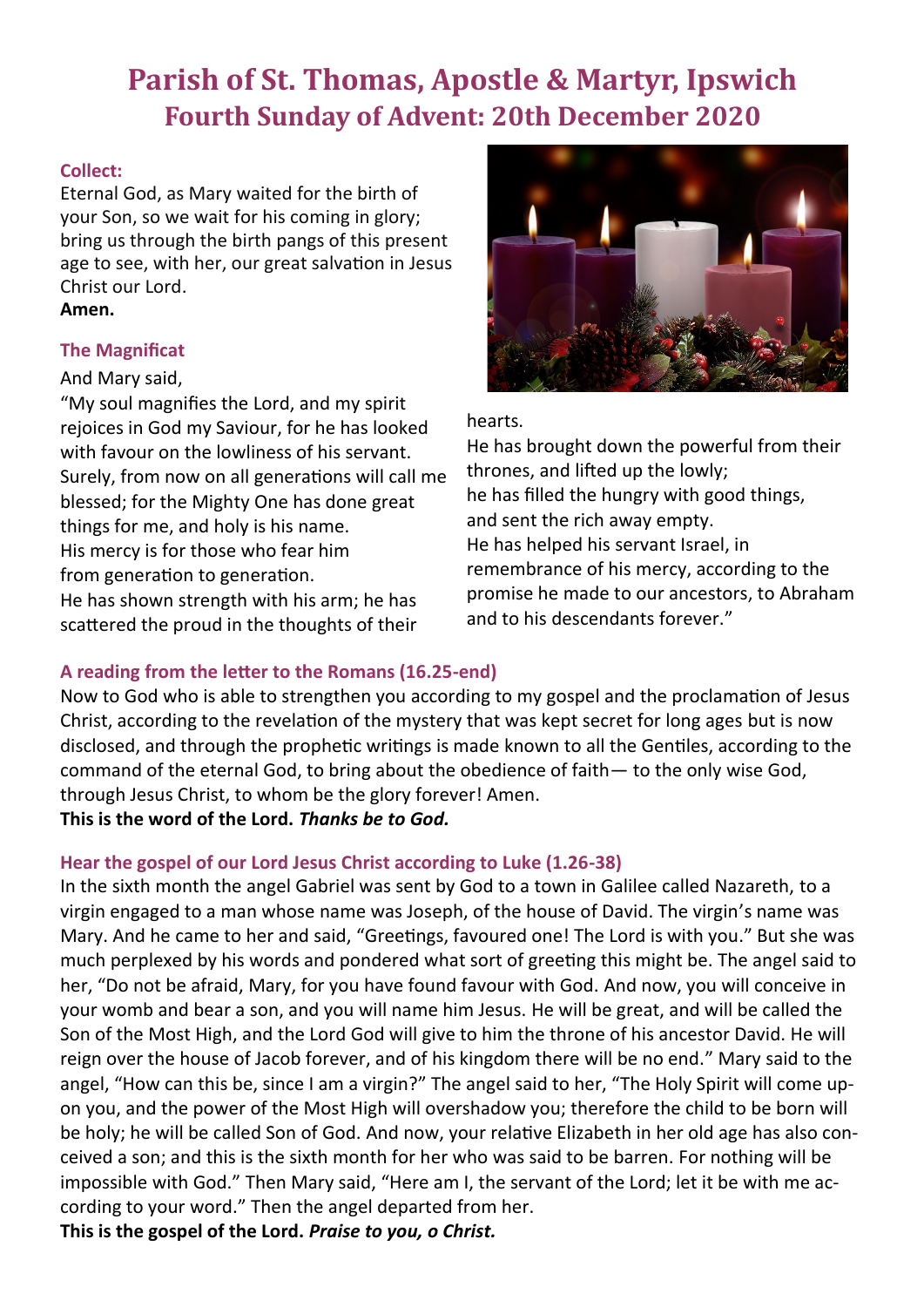### **Reflection:**

I would like to invite you to spend a moment or two concentrating on your favourite picture of Mary the Mother of Jesus. It might be of a statue in the church where you grew up, or of a Christmas card you have recently received, or perhaps a representation from one of the classical 'Old Masters'. Take your time to bring it in focus in your minds eye, then hold it there for a moment. Then file it away for future use. Now try to do the same with a picture you may have seen on

Television, in the press or on line, of a modern mother from a middle-eastern country. Again, if you can hold it for a few moments, then file it away for later use.

Mary the person.

Most of what we know about Mary comes to us from St. Luke's Gospel. ( He it is who gives us: The betrothal to Joseph; the Annunciation of the Angel Gabriel; the visit to Elizabeth (and the Magnificat); the journey to Bethlehem, the birth of Jesus and the manger cradle; the revelation to the shepherds and their visit to the manger; the visit to the temple for the circumcision of Jesus and Simeon's prophecy to Mary (and the Nunc Dimittis); the visit to Jerusalem when Jesus was twelve, with its consequences, after which Luke tells us that 'Mary treasured all these things in her heart'.)

Perhaps it is the fact that Luke, who seems to have come to Christian faith through the ministry of Paul, is Greek with an enquiring mind which leads him to research the origins of Jesus more fully than the other Gospel writers, and it is possible that he visited Palestine with Paul, and may have had the chance to talk to Mary, which enables him to tell us so much about her and her relationship with Jesus. Mary in Tradition

Now go back to your image of Mary which you hopefully filed away at the start. Often in western art, Mary has been depicted as a white, middle class rather docile figure who wouldn't say boo to a goose – is that your image? Then look again at Luke's picture of her. Girls were usually betrothed in their teens in those days, almost certainly olive skinned with dark hair, she was a girl of her time, probably doing her parent's bidding. Perhaps as a teen anger, somewhat given to being a bit dreamy, so she may not have been unduly surprised by the angel Gabriel's visit, but his message and the implications would have come as a shock. And here we begin to see something of the strength of the girl, no hysterics are recorded, no great drama, but a simple waiting on God, to hear the rest of the message, then the one question ' How can this be'. She would probably have been familiar with the idea of God's Holy Spirit, for that spirit brooded over the waters at creation in the Jewish scriptures but the idea that the same Spirit would come to her must have been an amazing thought. We don't know how her immediate family would have taken it, but we get a hint in St. Matthew's Gospel, where we are told Joseph thought about divorcing her, but after a dream, decided not to do so. Luke tells us that instead she goes to stay with her aunt/cousin in the hill country for about three months.

Mary and our time.

Now, please return to your image of a modern middle eastern mother. In all probability Mary looked more like her than our beloved church images, and at a time when we have become concerned about diversity, that is rather important to remember. Many modern middle eastern mothers are strong women doing their best to keep their family together in the most difficult circumstances. They are not strong in the sense of being loud, self opinionated or 'brassy', but they are strong in the sense of being able to hold on against all the odds. They are strong in love, in courage, and in commitment to those who depend on them. And such was Mary the Mother of Jesus. A 70mile journey on the back of a donkey when heavily pregnant is no jolly day out! Having a manger as a cradle for your firstborn is no one's dream nursery. Leaving everything and becoming a refugee with a toddler in a foreign country is not for the faint hearted. This was Mary's early married life and that she came though it with flying colours shows how strong she was.

But…. Her greatest strength, which still challenges all of us today, was her ability to recognise a message from God, and to say Yes to Him, without knowing where it might lead. So as we think of her in these coming days, let us pray for just a smidgeon of her courage and faith, so that we too may be able to say YES when he calls.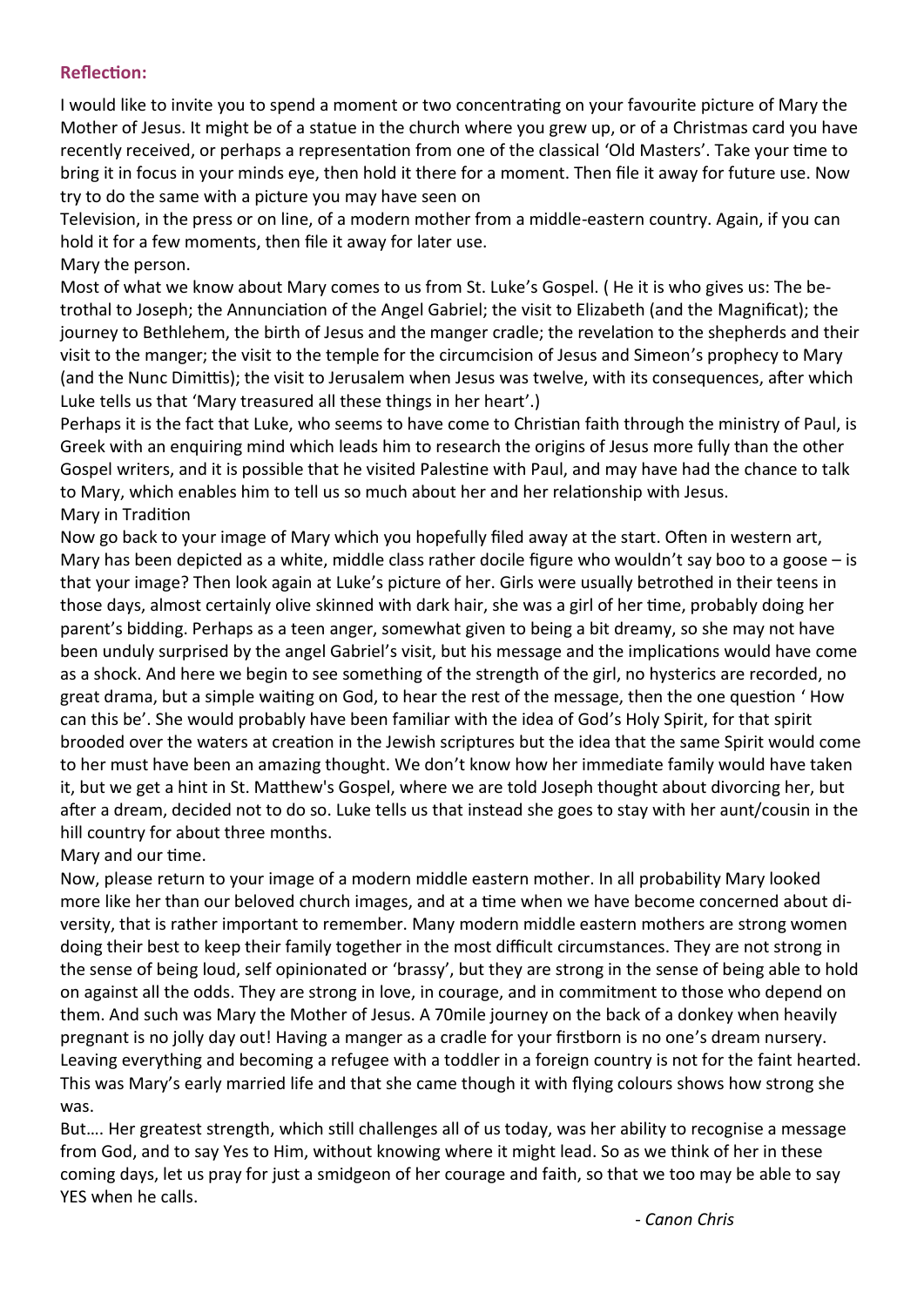## **This week's hymn:**

O come, O come, Emmanuel, and ransom captive Israel who mourns in lonely exile here until the Son of God appear.

*Rejoice, rejoice! Emmanuel shall come to thee, O Israel.*

O come, thou rod of Jesse, free Thine own from Satan's tyranny; From depths of hell thy people save, And give them victory o'er the grave. *Rejoice, rejoice...*

O come, thou dayspring, come and cheer Our spirits by thine advent here; Disperse the gloomy clouds of night, And death's dark shadows put to flight. *Rejoice, rejoice...*

O come, thou key of David, come And open wide our heav'nly home; Make safe the way that leads on high, And close the path to misery. *Rejoice, rejoice...*

O come, O come, thou Lord of might, Who to thy tribes on Sinai's hight In ancient times didst give the Law, In cloud and majesty and awe. *Rejoice, rejoice...*

## **For Our Prayers:**

The Bishops are calling on every parish to join them using this prayer at home and at every act of worship for our church, that we grow in trust in God's providence and deepen our own generosity giving of ourselves and of our gifts.

**Loving God, you are always with us, and give us all we need to be your church in Suffolk. Help us, we pray, to give as we have received: abundantly, generously, and joyfully, that our worship and our service may bear witness to your Kingdom of unfailing love. In the name of your Son who gave himself for us, Jesus Christ our Lord. Amen.**

### *Please pray for:*

**Those with chronic or long-term illness:** Eric Dickerson, Rosemary, Jenny, Andrew Barfield, Kathy Steele, Andrew, Peggy, Natacha, Christine, Stephen, Samantha, Rex & Jill, Margaret Christian

**\_\_\_\_\_\_\_\_\_\_\_\_\_\_\_\_\_\_\_\_\_\_\_\_\_\_\_**

**Those undergoing treatment or currently ill:** Emily, Gloria Elmer, Helen Harlow, Jean Dominy, Leslie Bloomfield, Katie (cancer), Alice (Joan's grandson's wife), Vincent Lightbody, Roger Dickerson, Vicky & Matt, Maureen Dobson, Dagmar, Alice, Lee Grigs

**All who are affected by the Coronavirus** in the UK and around the world: *For all who have lost their jobs due to Covid19; all who are despairing. For all who have lost their lives & livelihoods, the injured, the bereaved. For hospital and health care workers*

**For our government & MPs', and local councillors: for honesty in politics, for wisdom and justice for all. For refuges** across the world & diplomates and peace makers, working to end conflicts

**Those who have recently died, and their families mourning their loss:** Pearl Leggett RIP.

*Call this number* —> *for free*. It's a lovely way to worship from home!